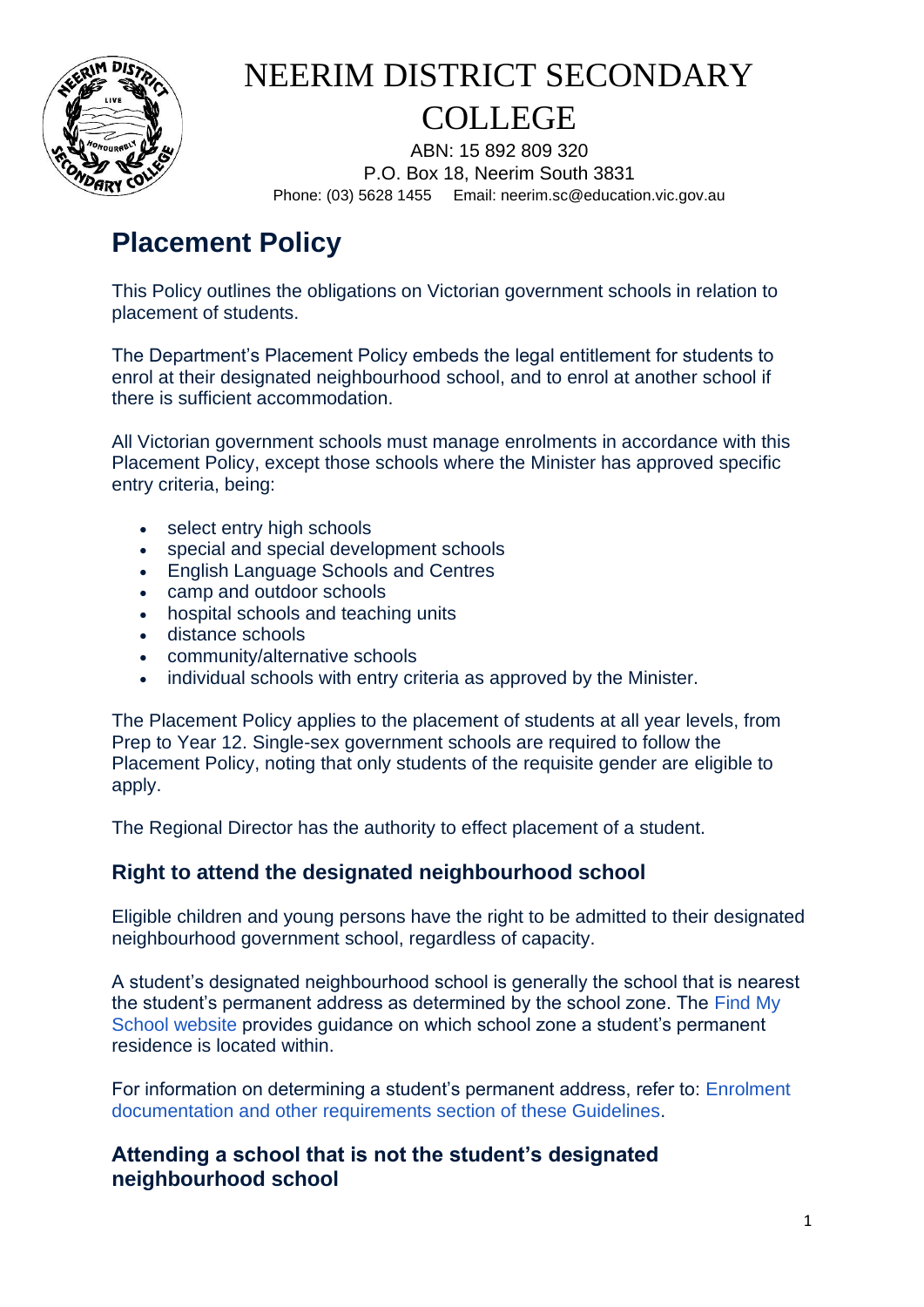

ABN: 15 892 809 320 P.O. Box 18, Neerim South 3831 Phone: (03) 5628 1455 Email: neerim.sc@education.vic.gov.au

Students are able to apply for a place at a school that is not their designated neighbourhood school.

All students who seek enrolment in a school outside of their designated neighbourhood school should be enrolled in that school, if there is sufficient capacity at the school to accommodate all students who apply, or if this request for enrolment aligns with the school's enrolment management plan (if they have one).

For information on school capacity refer to: [Capacity and Area Allocation.](https://www2.education.vic.gov.au/pal/capacity-and-area-allocation)

### **Placement when there are insufficient places for all students who seek entry**

Where there are insufficient places at a school for all students who seek entry. students are enrolled according to the Placement Policy's priority order of placement, which has five criteria.

*In exceptional circumstances, a student may be enrolled in a school based on compassionate grounds. This is an overarching consideration and does not form part of the priority order of placement. Schools are permitted to assess and make a determination for exceptional circumstances applications on a case-by-case basis.* 

Schools must ensure that all applicants eligible under a criterion have been offered a place before moving to consideration of the next. All students for whom the school is the designated neighbourhood school are guaranteed a place.

#### **Priority Order of Placement**

In circumstances when a school may not be able to accept all applications due to existing or future capacity concerns, schools must manage enrolment applications in accordance with the following priority order of placement:

- 1. students for whom the school is the designated neighbourhood school
- 2. students with a sibling at the same permanent address who are attending the school at the same time
- 3. where the Regional Director has restricted the enrolment, students who reside nearest the school
- 4. students seeking enrolment on specific curriculum grounds
- 5. all other students in order of closeness of their home to the school.

In exceptional circumstances, a student may be enrolled in a school based on compassionate grounds. This is an overarching consideration and does not form part of the priority order of placement. Schools are permitted to assess and make a determination for exceptional circumstances applications on a case-by-case basis.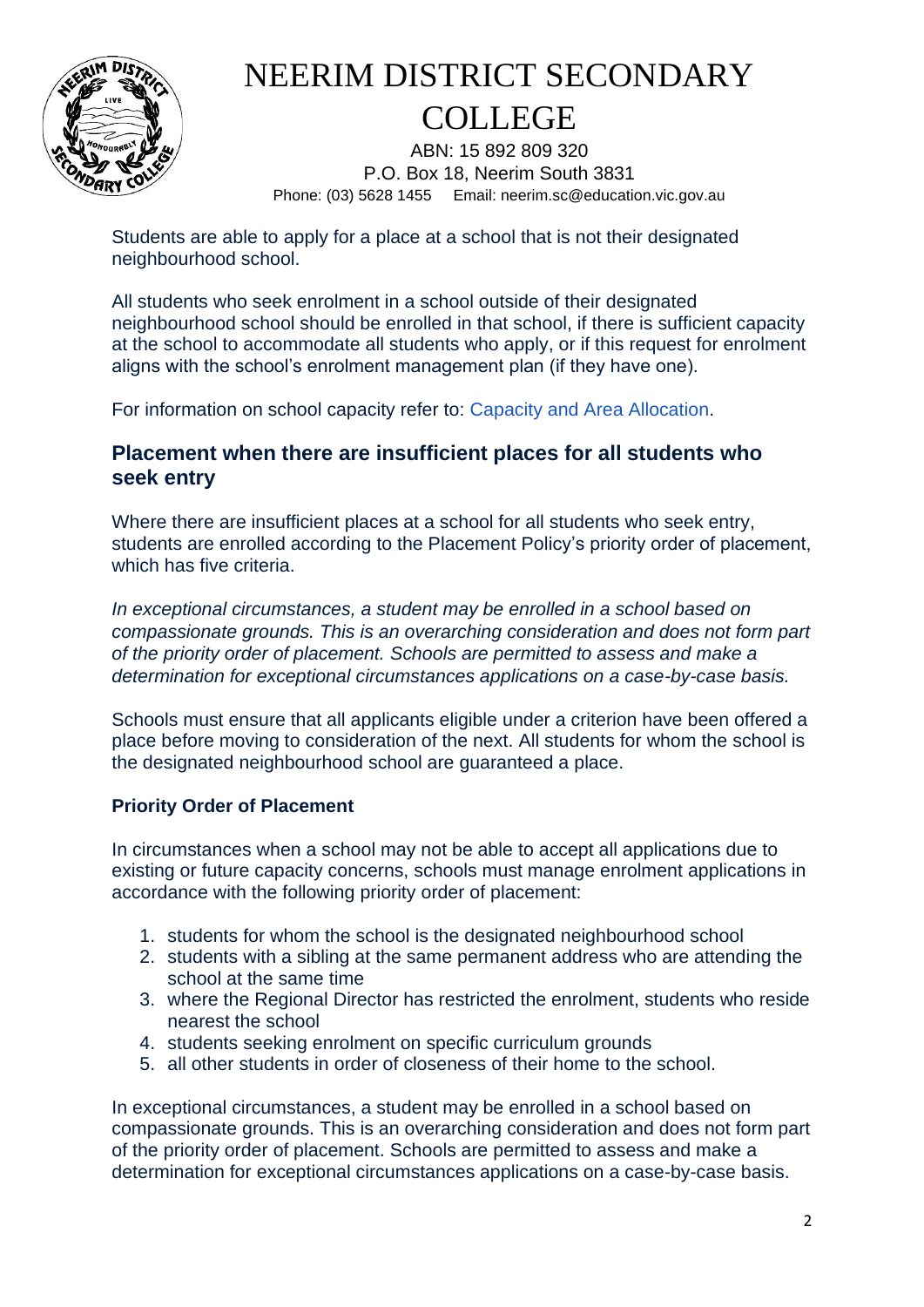

ABN: 15 892 809 320 P.O. Box 18, Neerim South 3831 Phone: (03) 5628 1455 Email: neerim.sc@education.vic.gov.au

#### **Designated neighbourhood school**

Eligible children and young persons have the right to be admitted to their designated neighbourhood government school, regardless of capacity.

A student's designated neighbourhood school is generally the school that is nearest the student's permanent address as determined by the school zone. The [Find My](https://www.findmyschool.vic.gov.au/)  [School website](https://www.findmyschool.vic.gov.au/) provides guidance on which school zone a student's permanent residence is located within.

A link to this policy and the Find My School website is on our school website at <http://ndsc.vic.edu.au/>

*Our school zone is available on [findmyschool.vic.gov.au](https://www.findmyschool.vic.gov.au/) which hosts the most up-to-date information about Victorian school zones.*

*Students residing in our school zone are guaranteed a place at our school, which is determined on the basis of your permanent residential address.*

*The Department provides guidance through the [Enrolment: Placement Policy](https://www2.education.vic.gov.au/pal/enrolment/guidance/placement-policy) to ensure that students have access to their designated neighbourhood school and the freedom to choose other schools, subject to facility limitations.*

*You can find more information and answers to frequently asked questions on the Department's website under [School zones.](https://www.education.vic.gov.au/parents/going-to-school/Pages/zones-restrictions.aspx)*

#### *For more information*

*If you have a question about school zones call the VSBA Hotline on [1800 896](tel:1800896950)  [950](tel:1800896950) or email: [vsba@education.vic.gov.au](mailto:vsba@education.vic.gov.au)*

#### **Siblings**

The sibling criteria applies to placement decisions at all year levels, from Prep to Year 12.

A sibling can be defined to broadly include step-siblings residing together at the same permanent address and students residing together at the same permanent address as part of statutory out-of-home-care arrangements, including foster care, kinship care and permanent care. Enrolment on sibling grounds may also be considered for students permanently residing together in the one residence as part of multiple family cohabitation. Students seeking enrolment on sibling grounds must be residing together at the same permanent address and must be attending the school at the same time.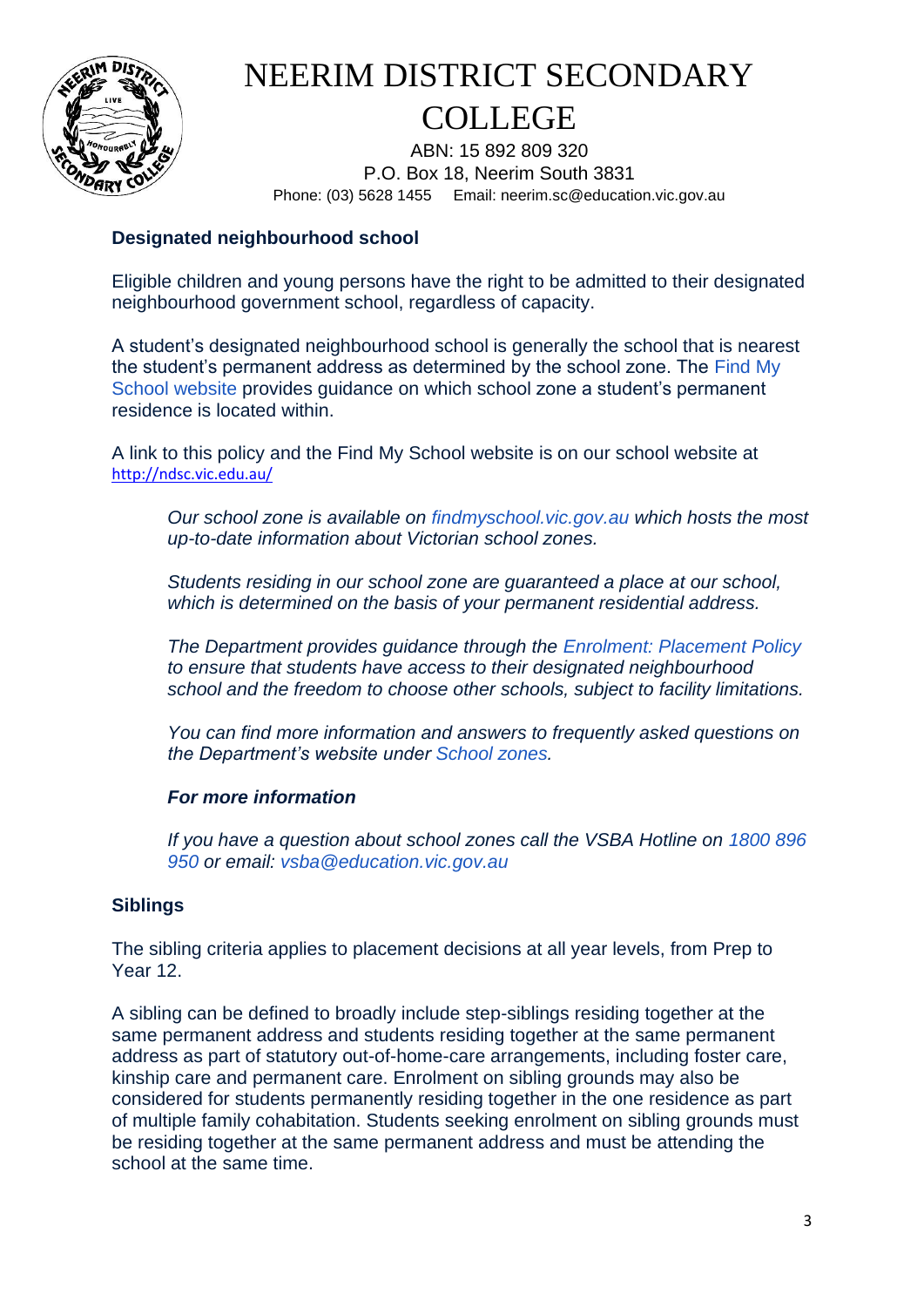

ABN: 15 892 809 320 P.O. Box 18, Neerim South 3831 Phone: (03) 5628 1455 Email: neerim.sc@education.vic.gov.au

For Year 7 applications, parents and carers can indicate on the Application for Year 7 Placement form if the student has an older sibling who resides at the same permanent residential address and who will also be enrolled at the school at the same time. There is an expectation that schools will enrol all older and younger siblings, unless otherwise agreed with the Regional Director. A school should only seek to restrict or limit enrolments of out of zone siblings if they consider there to be significant future or current capacity restraints (for example, there is a concern that students within zone could not be accommodated in present or future years) and where they have agreed with the Regional Director.

To seek agreement from the relevant Regional Director to restrict enrolments for out of zone siblings, schools must submit the Exemption Form to Criterion 2 of the Placement Policy application form. Schools can obtain a copy of the application form by contacting their Regional office.

Any agreement between schools and the relevant Regional Director on enrolment restrictions for out of zone siblings must be reviewed annually.

#### **Restricting enrolments**

Under section 2.2.16 of the Education and Training Reform Act 2006 (Vic), the Minister for Education may specify and approve entry criteria for a particular school. This power has also been delegated to the Department's four Regional Directors (Instrument of Delegation No. 2020/DO6).

The Regional Director may restrict enrolments at a school through:

- the application of a restricted zone and/or,
- restricting new enrolments at the school, including restriction of siblings.

In determining the need for such a restriction, the following factors are considered:

- demand for places from within and outside the school's zone
- the school's site capacity
- the school's built capacity
- the effect on, and capacity at, surrounding schools.

If a school is seeking to restrict enrolments, the region should be contacted. The Regional Director notifies schools in writing if a restriction is being applied or modified. All restrictions will be reviewed on an annual basis to ensure they are still required.

#### **Curriculum grounds**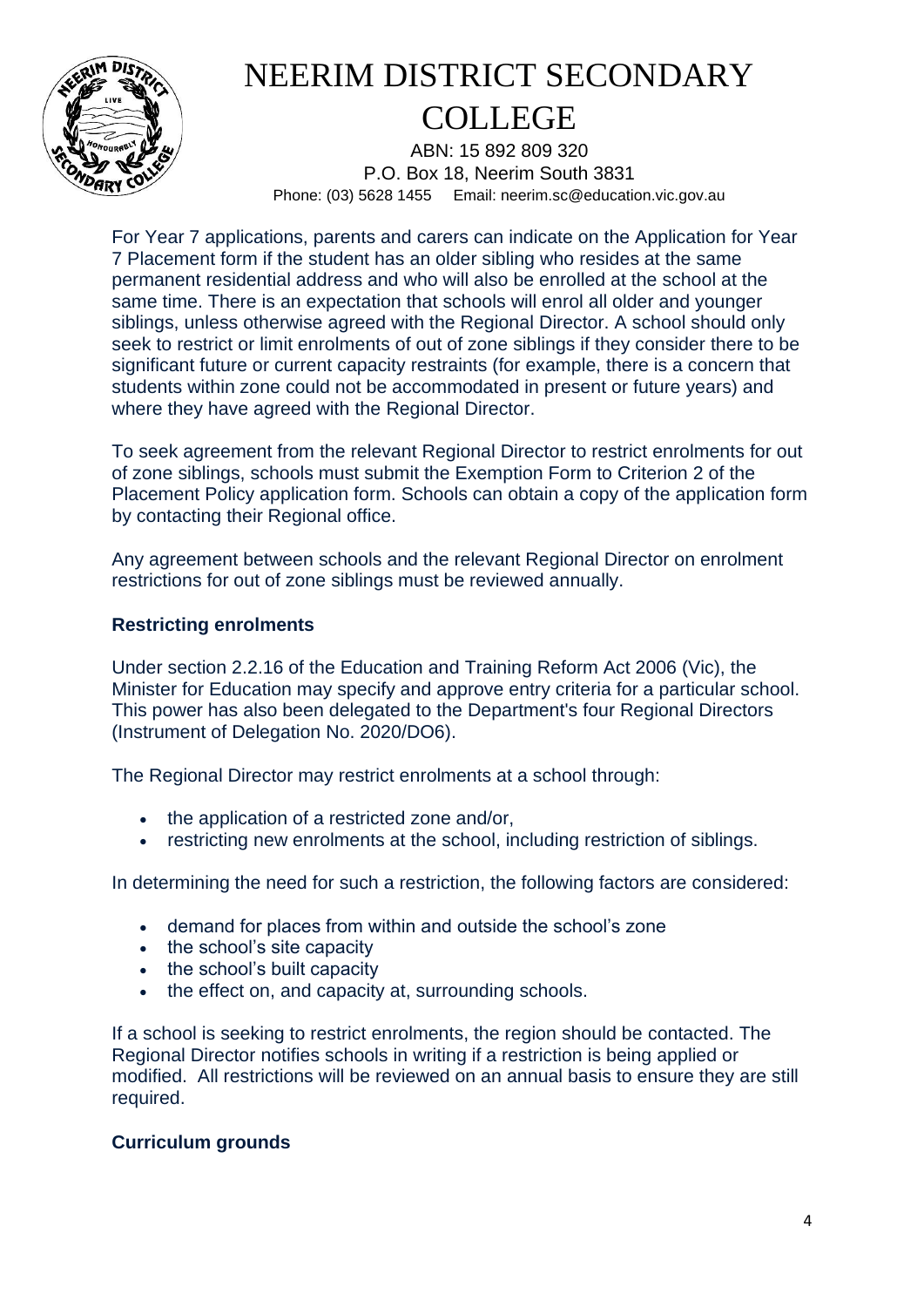

ABN: 15 892 809 320 P.O. Box 18, Neerim South 3831 Phone: (03) 5628 1455 Email: neerim.sc@education.vic.gov.au

In years Prep to 10 all Victorian government schools offer the Victorian Curriculum as set by the Victorian Curriculum and Assessment Authority – therefore regardless of which government school they choose, parents can be confident that their child will learn the common set of knowledge and skills required by students for life-long learning, social development and active and informed citizenship.

Within this broader curriculum, schools have the flexibility to focus on particular learning areas depending on the needs and interests of their community. For example, within the languages learning area government schools have the flexibility to select which language(s) they offer in consultation with their local communities.

Students seeking enrolment on curriculum grounds are considered only after the school has first ensured that all students eligible under the first three criteria of the placement policy have been accommodated.

Importantly, secondary schools are not able to make Year 7 placement offers, including those offers based on curriculum grounds, prior to the state-wide release of Year 7 placement offers in August each year.

Student tests or entry interviews must not occur prior to Year 7 placement offers, including offers based on curriculum grounds.

If you are concerned that a government school is making Year 7 offers that are not in accordance with Year 6 to Year 7 state-wide timeline, please contact your regional office. Visit: [Our Office Locations](https://www.education.vic.gov.au/about/contact/pages/regions.aspx)

#### **Order of closeness of their home to the school**

This criteria only applies to students who are seeking enrolment in a school other than their designated neighbourhood school (where their permanent address is outside of the school's zone).

### **Exceptional circumstances — compassionate grounds**

The Department recognises there may be some situations where, due to exceptional circumstances, a student may be unable to enrol in their designated neighbourhood school, or it may not be in the student's best interests to enrol in their designated neighbourhood school. In these exceptional circumstances, enrolment at another school may be sought on compassionate grounds.

In these instances, families must be able to clearly demonstrate the exceptional circumstances which they believe make an enrolment at their designated neighbourhood school unsuitable for their child or children, citing, for example, family violence or specific wellbeing, safety, physical health and/or mental health concerns.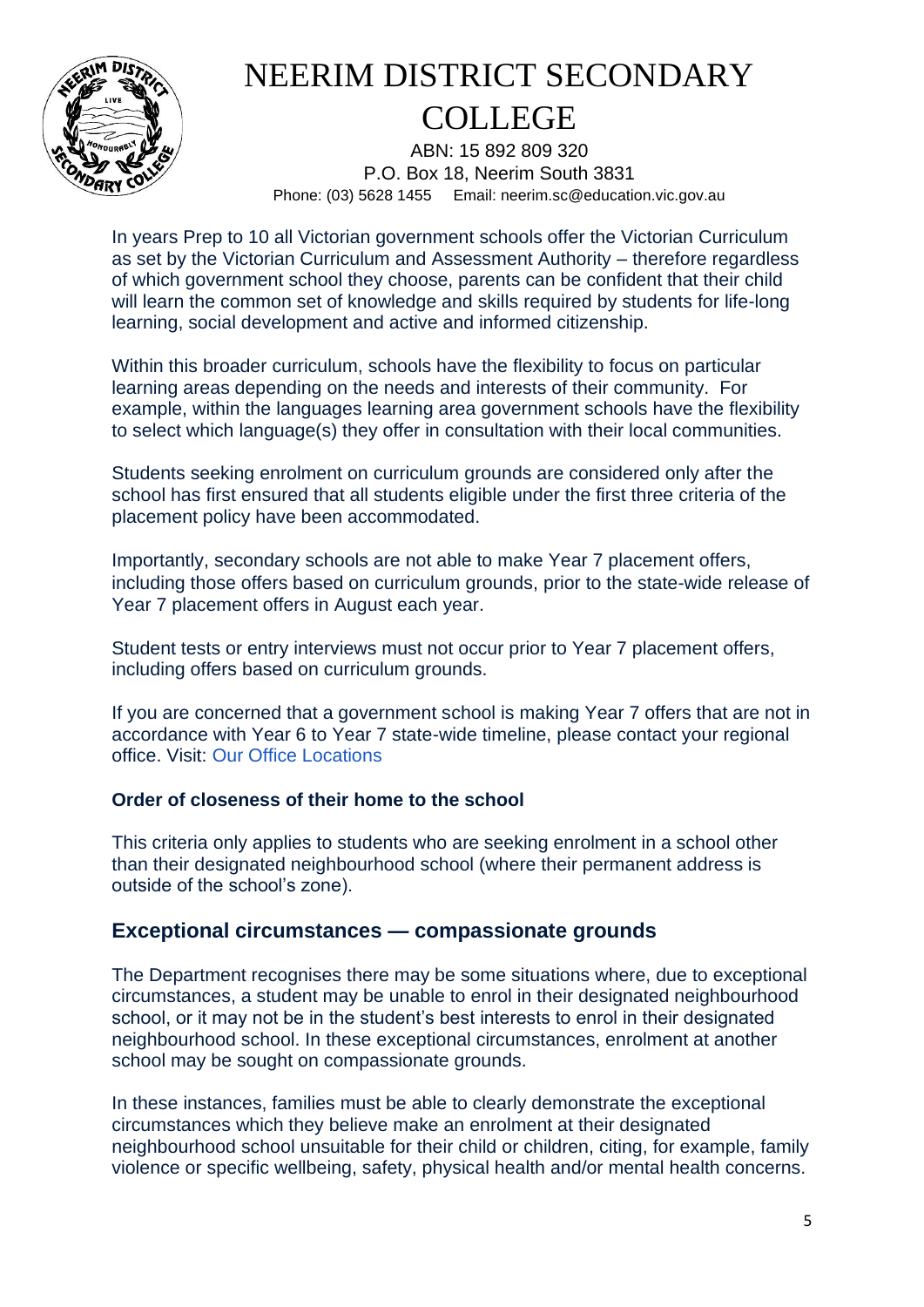

ABN: 15 892 809 320 P.O. Box 18, Neerim South 3831 Phone: (03) 5628 1455 Email: neerim.sc@education.vic.gov.au

Importantly, this is not a comprehensive list of exceptional circumstances whereby a family may seek an enrolment on compassionate grounds; each application will be dealt with on a case-by-case basis.

The student will generally be offered a place at the school in next closest proximity to the student's permanent address or current address or location where relevant.

If seeking enrolment at a specific school that is not their designated neighbourhood school, families must be able to provide substantive evidence addressing why an enrolment at the specific school would best meet their child's circumstances.

When making an application to the Principal / Regional Director on compassionate grounds, schools and Regions can request that families provide further evidence to support their application, including, but not limited to:

- legal documentation
- reports from allied health and/or medical professionals, Department of Health and Human Services Practitioners, Victoria Police, family violence services, court orders and so on.

Not all of these documents may be requested from families; they will be requested on a case-by case-basis. These documents may assist schools and regions in their decision making processing in determining if there are exceptional circumstances and whether enrolment should be considered on compassionate grounds.

Instances of compassionate grounds are of a sensitive nature and if they relate to family violence, may pose risks to health and life. Family and student privacy will be maintained in these circumstances.

For more information, refer to: [Privacy and Information Sharing.](https://www2.education.vic.gov.au/pal/privacy-information-sharing/policy)

### **Enrolment Management**

Enrolment management is an important tool used by schools and regions to ensure that all students can attend their local school. Strategies that support enrolment management include:

- maintaining accurate and complete enrolment records and data, to facilitate enrolment planning
- planning for an even distribution of students across all year levels while maintaining class size targets
- considering your enrolment projections and ensuring that the starting cohort of enrolment numbers does not increase to the extent that the overall capacity of the school is exceeded for the life of the cohort